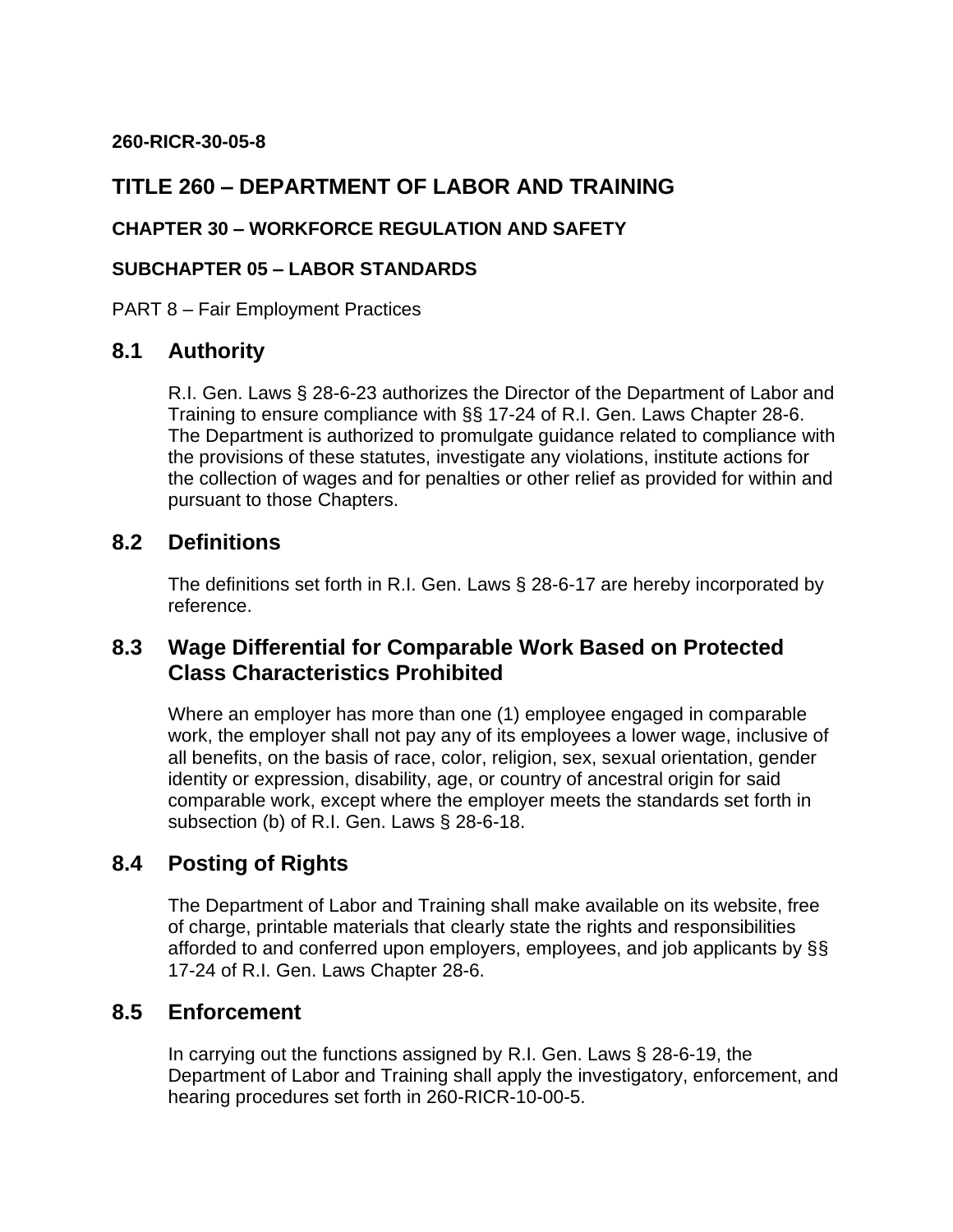## **8.6 Retaliation Prohibited**

- A. Employers are prohibited from taking adverse action, including but not limited to termination, refusal to hire, demotion, or reduction or withholding of pay, against any employee or job applicant solely on the basis of the employee's or applicant's exercise of any right conferred in §§ 17-24 of R.I. Gen. Laws Chapter 28-6, including the filing of, or providing testimony or other support for, a claim of a violation of the provisions of these Sections; requesting a wage range for a position; inquiring about wages or discussing wages with others; encouraging discussion of wages; or refusing to provide a wage history.
- B. Where an individual believes that such retaliation has occurred, the individual shall have the same recourse as provided in section 8.5 above.

## **8.7 Stay on Penalties**

The Department of Labor and Training shall not impose a civil penalty under R.I. Gen. Laws § 28-6-21 for any violation identified by the Department of Labor and Training or complained of to the Department prior to January 1, 2024.

## **8.8 Wage History, Ranges, and Discussion**

#### **8.8.1 Wage History**

- A. An employer may not inquire about a job applicant's current or prior wage or salary, prompt a job applicant to provide current or prior wage or salary, or intentionally attempt to obtain information regarding the current or prior wage or salary of a job applicant.
- B. Where an employer does have information related to a job applicant's current or prior wage or salary, the employer may not rely on this information in making a hiring determination or setting wages to be paid upon hire
- C. An employer may not set a minimum or maximum prior wage or salary threshold for a job applicant as a condition of hire.
- D. Where a job applicant, voluntarily and without prompting, provides information about current or prior wages or salary, an employer may rely on this information to proffer a higher wage rate than initially contemplated and, in so doing, may seek confirmation of the wage information; provided, however, that if offering a higher wage, an unlawful wage differential for comparable work based on one of the factors listed in 8.3 is not created.

#### **8.8.2 Wage Ranges**

A. At the request of an applicant or employee, an employer must disclose, at the time of application and/or hire or internal move to a new position, and at any time